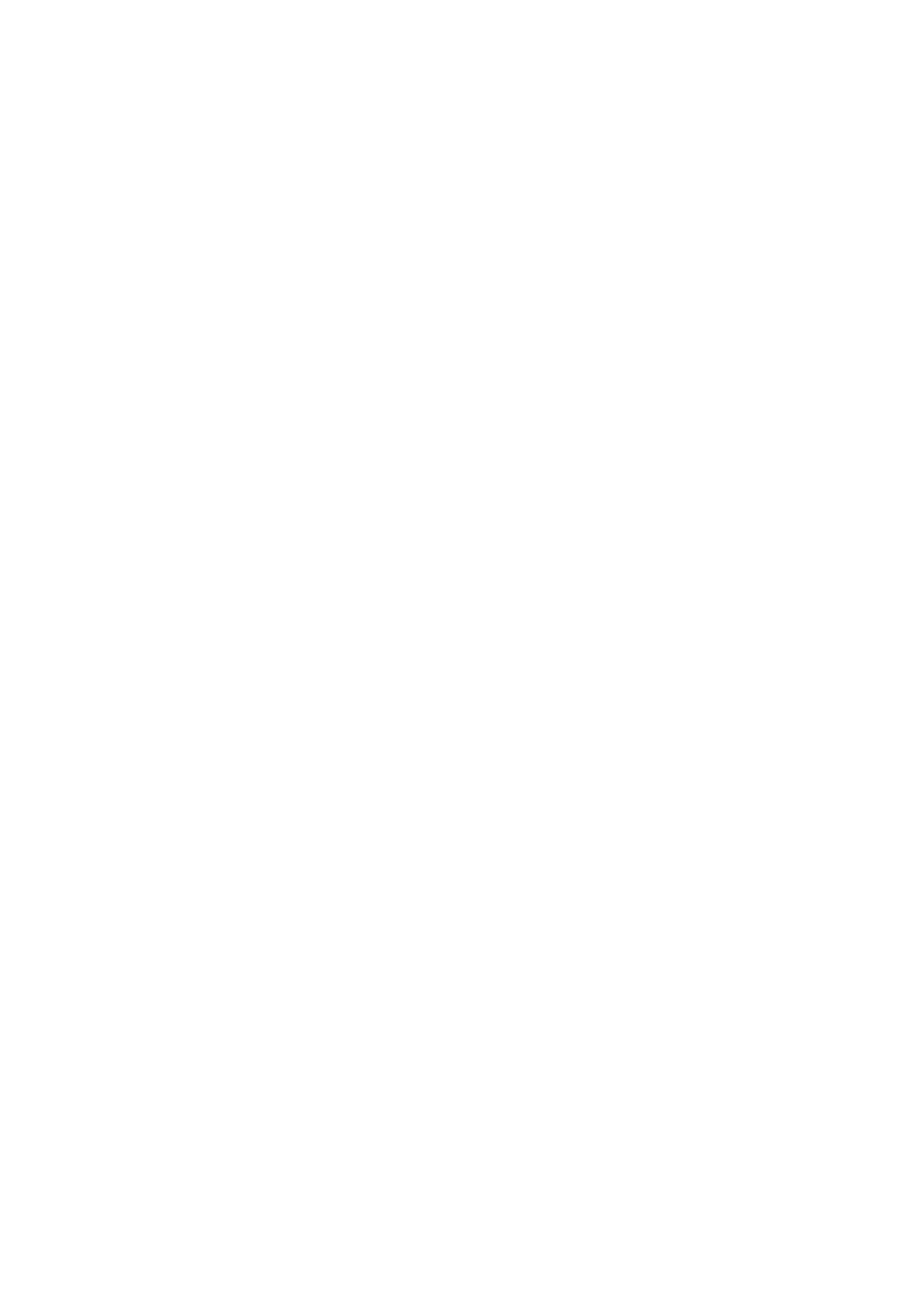### **1 Introduction**

In the area of LHC and CNGS operation the SPS must be a flexible multi-cycling machine. A large number of different cycle combination must potentially be setup, operated and maintained at the same time compared to the past situation. For this reason the SPS control system was renovated in 2006 and the new LSA control system was used successfully for the first time on a large scale. It resulted in a record number of commissioned and operated SPS super-cycles. The increased flexibility of this new control system also eased tests to improve for example the shape and speed of the SPS ramps.

A recurrent observation in 2006 was the fact that once a given cycle was tuned, a copy of the same cycle inserted into another super-cycle did not give the same performance, and could result in significant beam loss (up to 80%). Such differences are only observed on fixed target (FT) beam ramps that have a more abrupt start than the smooth LHC ramps. Furthermore the differences seem to occur almost exclusively in the first 400 ms of the FT ramps, i.e. before and slightly after transition. Tests were performed at the end of the run in 2006 to understand this effect and improve the situation from the point of view of the power converter tracking.

This note is the continuation of a series of documents aimed at a better and more systematic understanding of the central SPS parameters that are the main dipole field [1, 2], the tune and the linear chromaticity [3] to improve setting up and the generation of machine settings. This note presents measurements and tests that have been performed on the control of the SPS main power converters in order to understand such problems and possibly cure or at least improve them in 2007. An analysis was also performed to get a better insight of the reproducibility of the tune corrections as a function of the beam momentum and to study eddy current effect at injection. Finally the chromaticity corrections obtained in 2006 are compared with earlier data [3].

### **2 Tracking of the SPS main converters**

The ramp functions for the SPS main power converters, the main dipole circuit (MB) and the three lattice quadrupole circuits (QF1,QF2 and QD), are generated by a special application designated as *Settings Generation*. For the four main circuits the ramp is decomposed into segments of 30 ms or of integer multiples of 30 ms. The resulting converter reference function has points spaced by  $n \times 30$  ms,  $n \ge 1$ . This 30 ms step rule was established many years ago.

The shape of the ramp depends on the beam type. Fixed Target (FT) type beams that are used for the SPS Fixed Target program and for CNGS have a fast 3 second long ramp from 14 to 400 GeV/c. The standard LHC beam ramp from 26 to 450 GeV/c is slower and lasts 7.5 seconds. A faster LHC ramp with a length of 4.2 seconds was also tested successfully in 2006. The momentum derivative  $dP/dt$  for standard FT and LHC ramps is shown in Figure 1. The fast cubic acceleration at the beginning at the FT ramp, with  $P \sim t^3$ , is clearly visible. The slower LHC ramp is mostly parabolic or linear.

The main power converter regulation is not able to reproduce perfectly the current that is required by the nominal ramps, in particular in ramp sections with fast changes of the derivative. To compensate for a constant lag during ramp sections the converter function is advanced by 1 ms when it is sent to the converter control system. The current error  $\Delta I_{PC} = I_{meas}$  –  $I_{nom}$ , where  $I_{meas}$  is the measured current and  $I_{nom}$  the nominal current is shown in Figure 2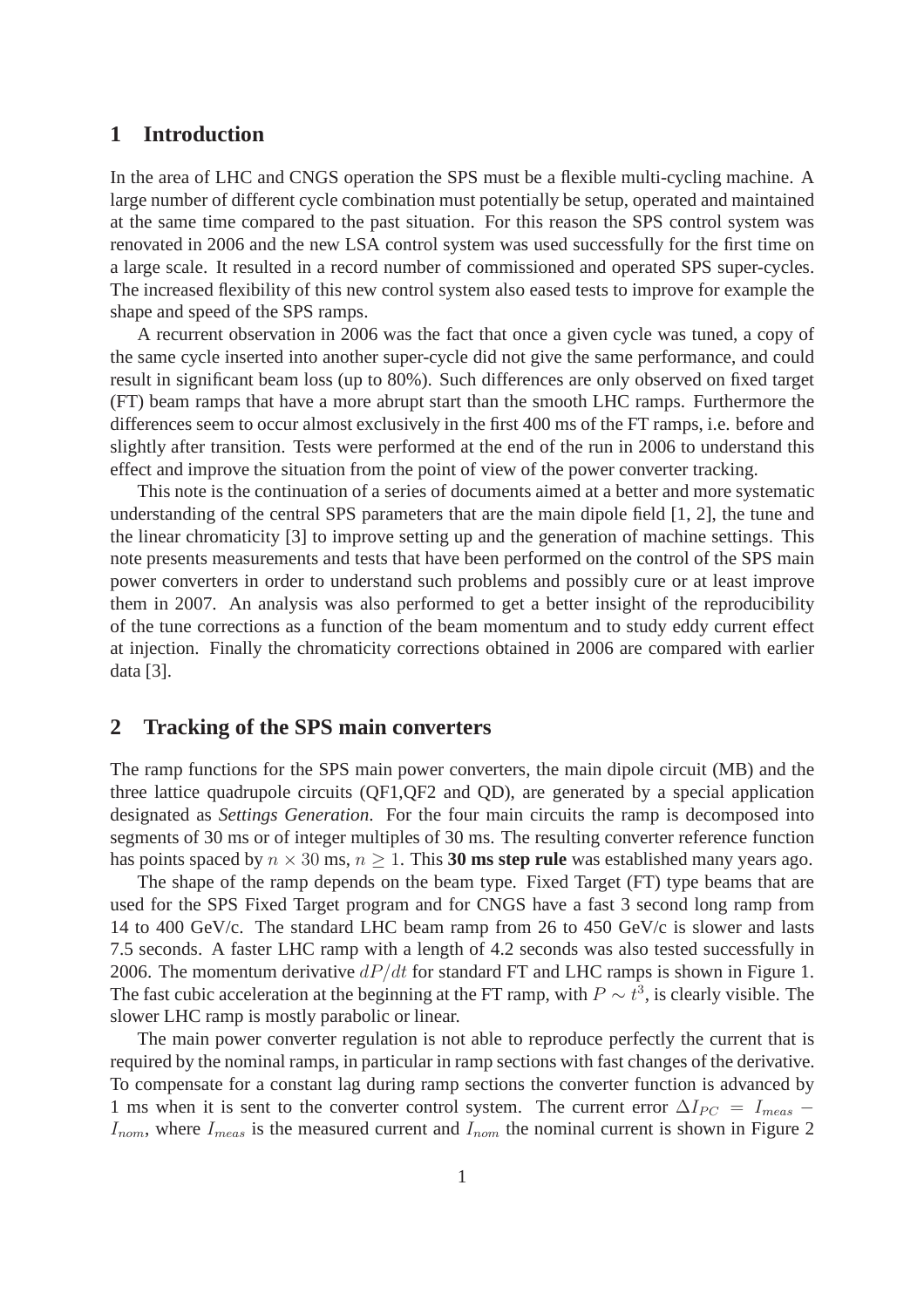

Figure 1: Momentum derivative  $dP/dt$  for the standard Fixed Target (top) and LHC (bottom) ramps. Note the differences in the vertical scales for the two plots.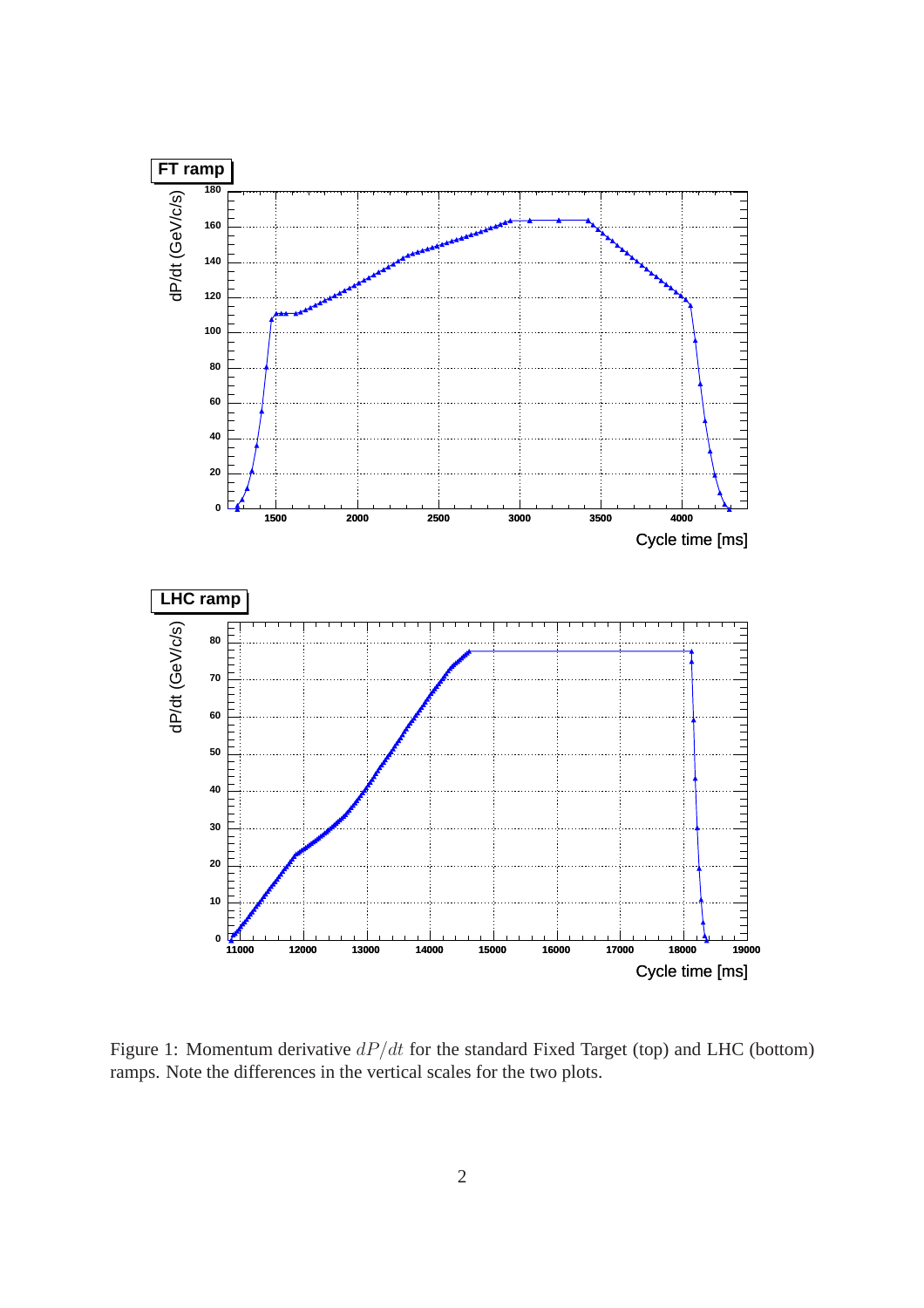

Figure 2: SPS Main Bends current error measured in 30 ms intervals over the entire cycle (top) and over 1 ms intervals on the start of the ramp (bottom). The data corresponds to the standard FT ramp.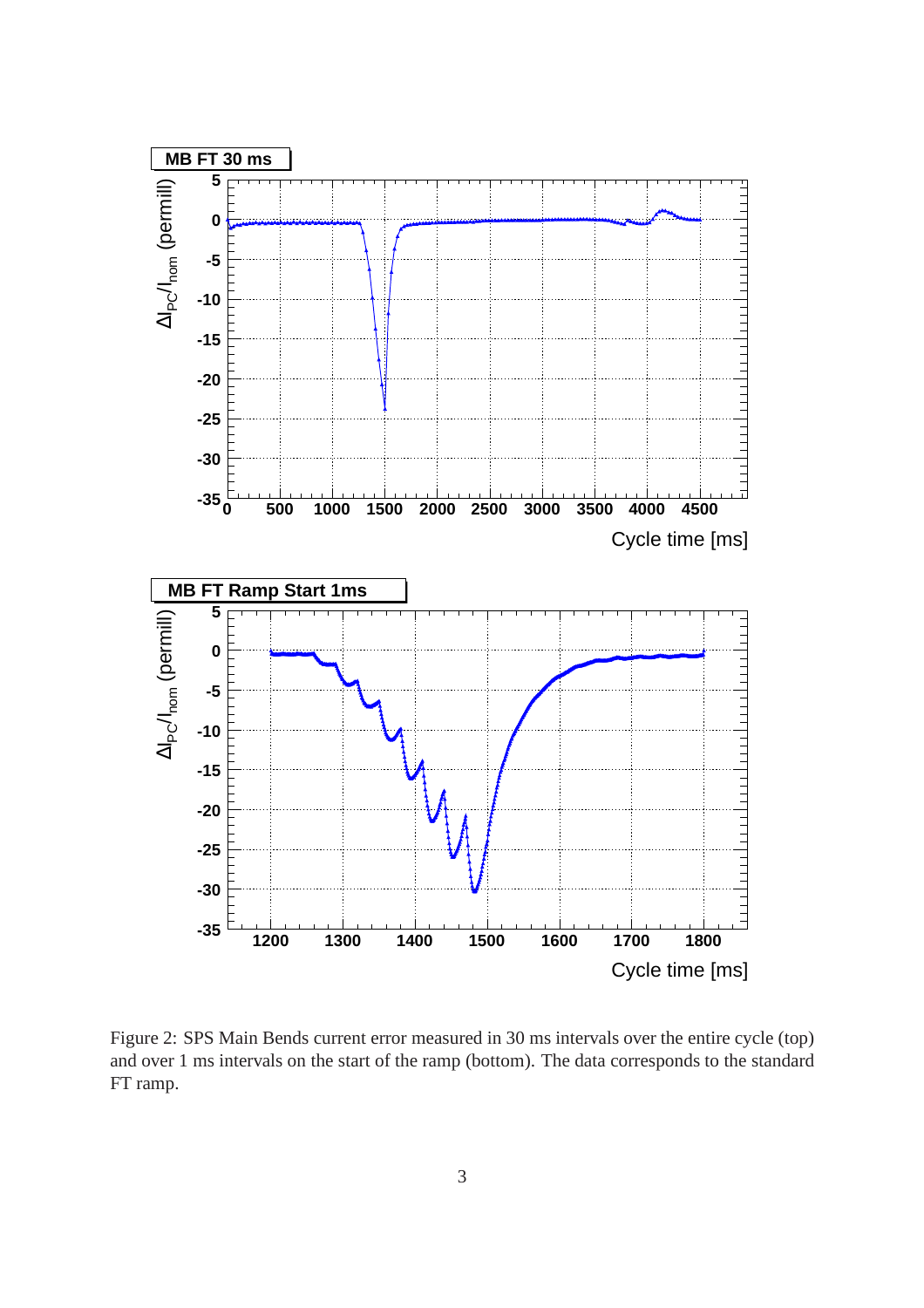(relative to  $I_{nom}$ ). The relative current deviations can reach several percents and are particularly pronounced at the start of the ramp due to the smaller  $I_{nom}$ . A detailed measurement with 1 ms steps of the ramp start reveals small lobes spaced by 30 ms on top of a smooth current error.

There is a simple explanation for the those 'lobes': the converter is not able to follow the linear ramp segments but rather performs a smooth interpolation of the current between consecutive points of the function, see Figure 3. This also explains the sign of the error which is due to the positive second derivative of the current.



Figure 3: Origin of the current error visible in Figures 2 and 4. The converter regulation performs a smooth interpolation between the reference points.

The standard technique to compensate for those errors, designated as *Autotrim*, is to measure the error  $\Delta I_{PC}$  at intervals of 30 ms and to add the error as a correction to the function that is sent to the converter. In other words the reference function of the converter is no longer  $I_{ref}(t) = I_{nom}(t + 1 \text{ ms})$  but

$$
I_{ref}(t) = I_{nom}(t + 1 \text{ ms}) - \Delta I_{PC}(t)
$$
\n(1)

This procedure is iterated and it converges well even for fast ramp segments provided the correction  $\Delta I_{PC}$  is evaluated at fixed intervals of 30 ms that coincide with the points of the reference function. After *Autotrim*  $I_{meas}$  and  $I_{nom}$  usually agree with good accuracy (< 0.1 A) at the points spaced by 30 ms that are used for the procedure. Attempts to correct the error more accurately, for example at closer time intervals, result in diverging corrections and large current oscillations of the converters, because the converters cannot follow the linear ramp segments. The residual error on the current  $\Delta I_{PC}$  is shown in Figure 4 for the start of the FT ramp. Large oscillations are still present between the 30 ms reference points. Fortunately the relative errors are almost identical for the main dipole and quadrupole circuits: to first order the tune of the machine is not affected too much. Note that a 1% error on the tune corresponds to  $\Delta Q = 0.26$ , which is intolerable for beam operation where  $\Delta Q \leq 0.01$  is required. The same residual error is negligible for the slow LHC ramp. While the tune error after *Autotrim* on the LHC ramps is smooth and rather easy to correct, the tune errors on the FT ramp tend to exhibit fast changes over very short time intervals and are difficult to correct in the region between 1200 and 1600 ms, which corresponds to the region with the large tracking errors. In addition the tunes are not always reproducible, i.e. frequent adjustments are required, in particular after a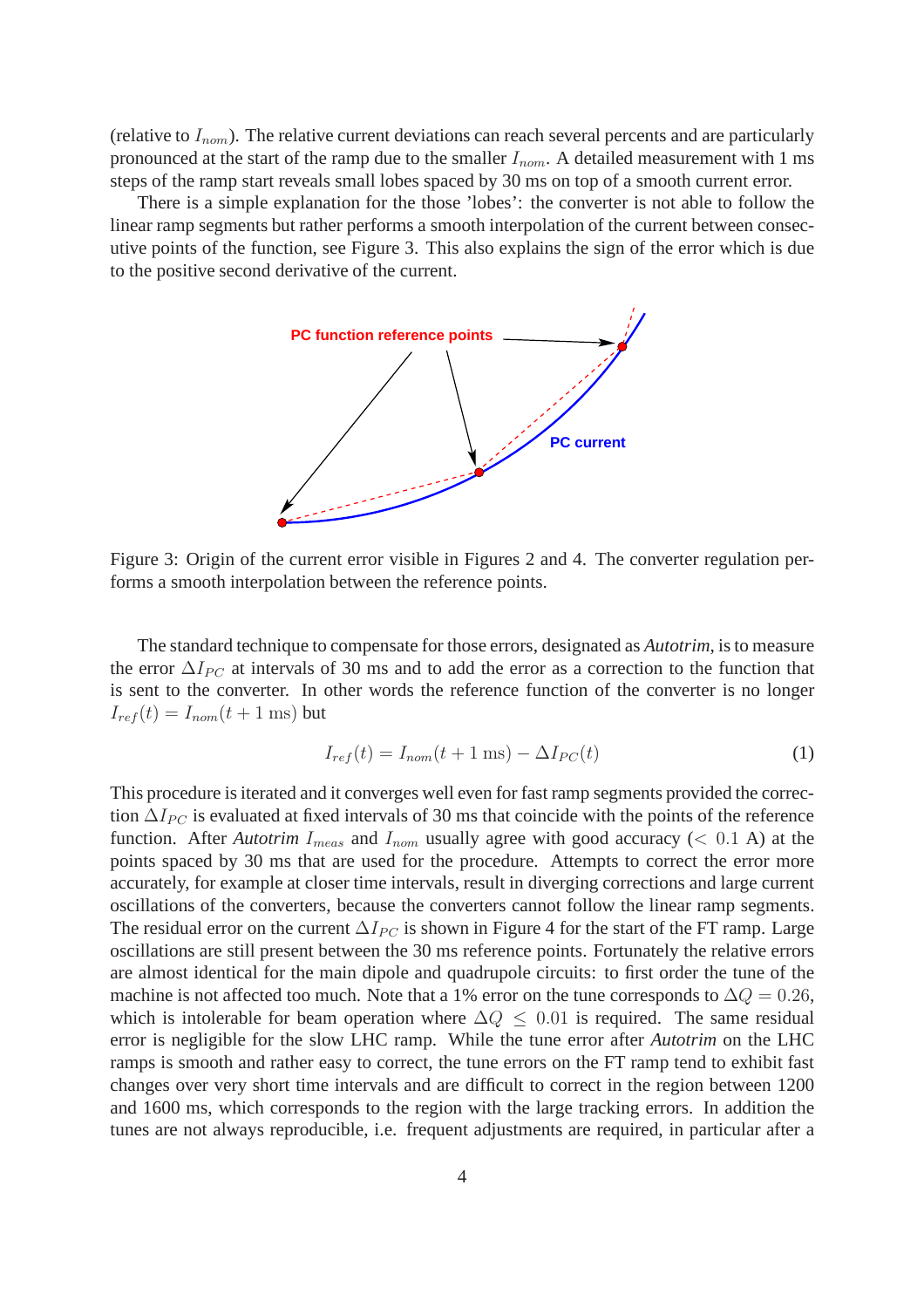

Figure 4: Residual relative current errors after *Autotrim* for the SPS main converters, measured in 1 ms intervals at the start of the FT ramp (top and bottom left) and at the start of the nominal LHC ramp (bottom right). In all cases the error of the main bends is compared to the error of the quadrupole circuits. The vertical line (magenta) indicates the moment of transition.

stop (due to longer access or MD) or for a new cycle. It is not unreasonable to assume there is a correlation between the rather poor tracking and the tune adjustment issues for FT beams. An additional problem may arise if trims are performed at points that do not correspond to the 30 ms steps, which can easily occur.

#### **2.1 Ramp Generation Improvements**

The residual errors that are visible in Figure 4 cannot be corrected by the *Autotrim* procedure, i.e. by feeding back the measured error to the PC reference function. Attempt to do so result in large oscillating current errors. The origin of the 30 ms spacing is found in the history of the converter regulation and control. The initial regulation system had fixed 30 ms intervals, and when the Mugef ramp cards where introduced, the available memory limited the spacing to 30 ms. With time the 30 ms spacing has become engraved in the control systems and was not questioned for proton beams (5 ms point spacing was used for the short lepton beam ramps).

The 30 ms structure present on the converter current error is pointing towards the actual reference function as being at the origin of the problems. In fact from Figure 3 it follows that an obvious cure consists in a reduction of the point spacing since the former limitations no longer apply. Advantage was taken of the flexible new SPS control system to study those errors in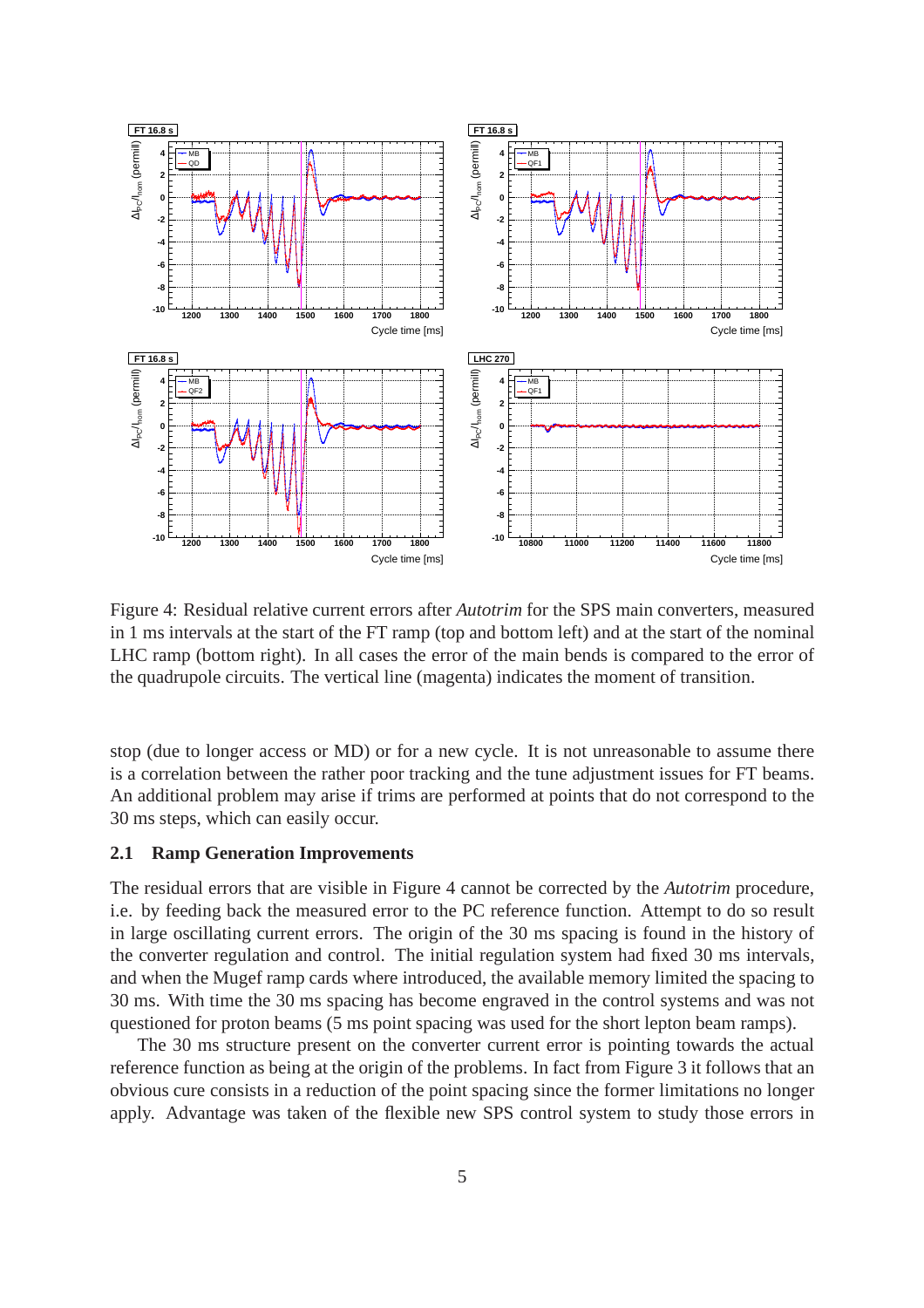

Figure 5: Comparison of the nominal ramp functions of the QF1 converter with 30 ms and 5 ms steps (the later function has been shifted down by -2 A for clarity). The slope changes in the case of 30 ms generation are clearly visible.

more detail at the end of the 2006 SPS run.

In fact the problem was almost eliminated when the time interval between reference points of the nominal function was reduced down to 5 ms. The impressive improvement is illustrated for the QF1 circuit in Figure 6 where the residual error after *Autotrim* is compared for ramps with point spacing of 30 and 5 ms. The large error 'lobes' have disappeared for 5 ms spacing and the *Autotrim* procedure **converges with any point spacing**. The only exception is a residual swing that occurs at the point of transition between the cubic and the linear ramp near 1500 ms, see Figure 1. This may be cured by a smoother transition between the cubic and the linear ramp segment. The nominal ramp functions for the two cases are shown in Figure 5.

Given the important improvement for the regulation of the main converters, new ramps for FT beams will be generated in 2007 with 5 ms or 6 ms point spacing (to avoid integer multiples of the 20 ms 50 Hz period) for the start of the ramp, i.e. covering the first 500 ms of the ramp. For the standard LHC beam ramp such a reduction is not a priori necessary because of the much smoother and slower ramp start. It may however be valuable for the faster 4.2 s LHC ramp that is intended to be used to pilot beams.

## **3 Dipole Field Errors**

A precise calibration of the SPS beam momentum at 450 GeV/c was performed in 2002 using the last Lead ion beam before the LHC startup [1]. The value of the beam momentum at the nominal setting of 450 GeV/c was found to be  $P_{ref} = 449.16 \pm 0.14$  GeV/c. The corresponding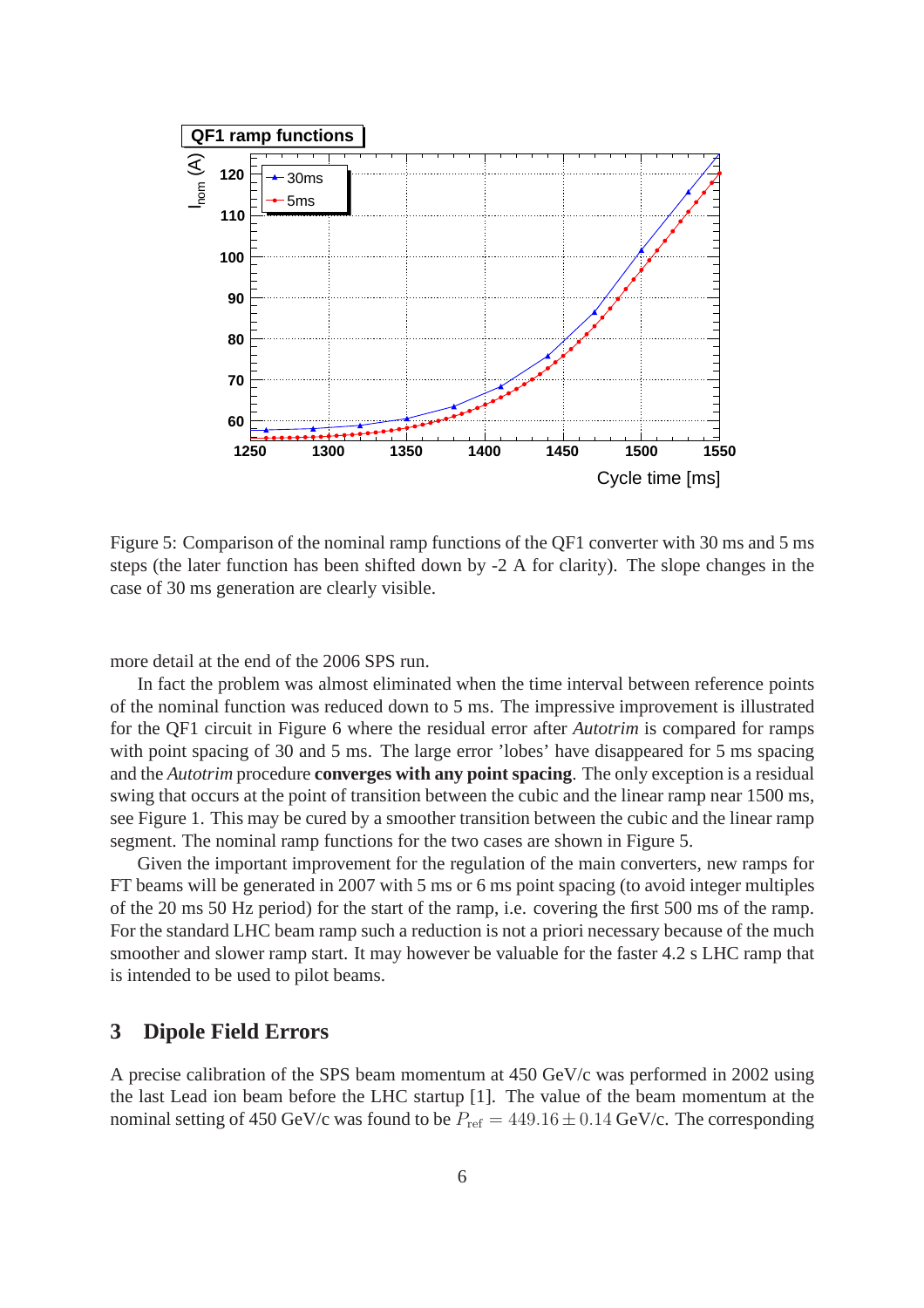

Figure 6: Residual current error of the QF1 circuit after applying the autotrim correction for a standard ramp generated with points separated by 30 ms and for a test ramp generated with points spaced by only 5 ms. In the later case the peak error is reduced by one order of magnitude and it occurs at the transition to the linea ramp at 1500 ms.

magnetic field determined with a NMR probe in the SPS reference magnet is  $B_{\text{ref}} = 2.0251 \pm$ 0.0002 (T), see Table 1.

The NMR probes installed in the reference magnet in BA3 were used to estimate the beam momentum at various flat bottoms or flat tops (at least 1 second at constant field is necessary to lock the NMRs) [2]. The resulting calibrated momenta are given in Table 1. The same NMR probes were also used to determine the SPS field stability. At high energy the relative stability of the dipole field is better than  $10^{-4}$ .

The calibration at 450 GeV/c was used for the commissioning of the TI8 transfer line in 2004. The TI8 main dipoles were set to a nominal momentum of 449.2 GeV/c and the beam did not show a significant momentum error in TI8.

For the CNGS commissioning in 2006, the transfer line momentum was initially set to 399.2 GeV/c which corresponds roughly to the same relative SPS energy error at 400 GeV/c than at 450 GeV/c. The first trajectory measurements indicated however a residual momentum error and the TT40 and TT41 transfer lines were finally set to 398.5 GeV/c, in good agreement with the NMR estimate for the SPS beam momentum given in Table 1.

The momentum settings of the TI8 and TT41 transfer lines also indicate that the calibration curves of the respective main dipole strings are accurate to the level of few times  $10^{-4}$ .

The relative momentum error of the main dipoles with respect to the nominal setting can be determined with the SPS BTRAIN system [2]. A measurement of the field error is shown in Figure 7 for the nominal LHC beam ramp. The momentum error is obtained from a comparison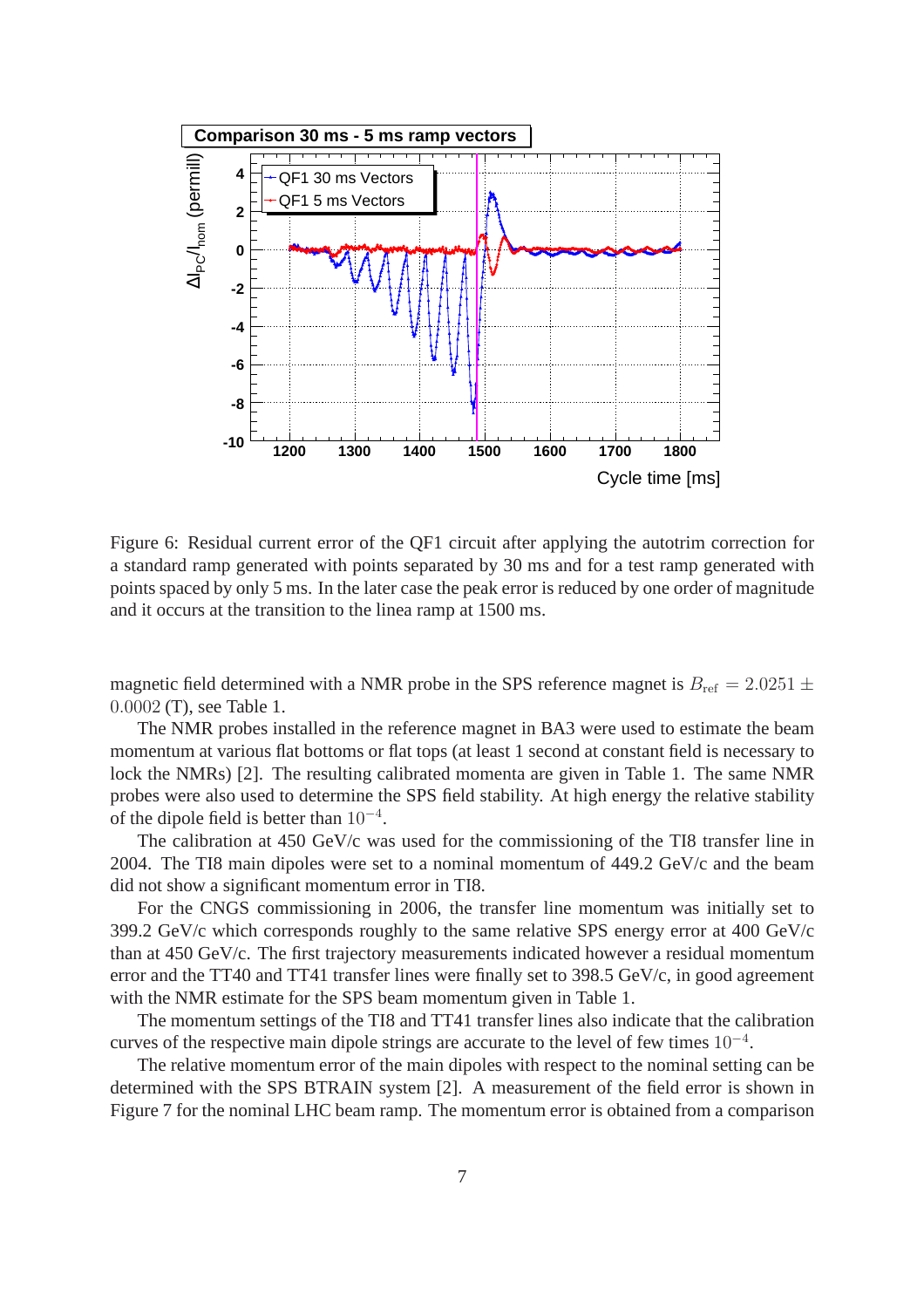of the magnetic field measured by the BTRAIN system and the nominal field. It is interesting to note the large swing of the energy error between 300 and 450 GeV/c which is correlated to systematic tune trims that are discussed in the section 5.



Figure 7: Relative momentum (dipole field) error for the nominal LHC beam ramp measured with the SPS BTRAIN system [2].

| Reference $P$ (GeV/c) | B(T) |  |                                       | Measured $P$ (GeV/c) |  |  |
|-----------------------|------|--|---------------------------------------|----------------------|--|--|
| 25.91                 |      |  |                                       |                      |  |  |
| 370.1                 |      |  | $1.6650 \pm 0.0003$ 369.28 $\pm$ 0.12 |                      |  |  |
| 400.0                 |      |  | $1.7954 \pm 0.0003$ 398.22 $\pm$ 0.13 |                      |  |  |
| 450.0                 |      |  | $2.0251 \pm 0.0003$                   | $1449.16 \pm 0.14$   |  |  |

Table 1: NMR field measurements of the SPS reference magnet for a number of reference flat bottom or flat top momenta [2]. The nominal reference momentum is given in the first column. The second column gives the average dipole field  $\bar{B}$  and the typical accuracy of the NMR measurement. The last column holds the estimated beam momentum obtained by extrapolation of the momentum calibration at 450 GeV/c [1] (for points below 450 GeV/c).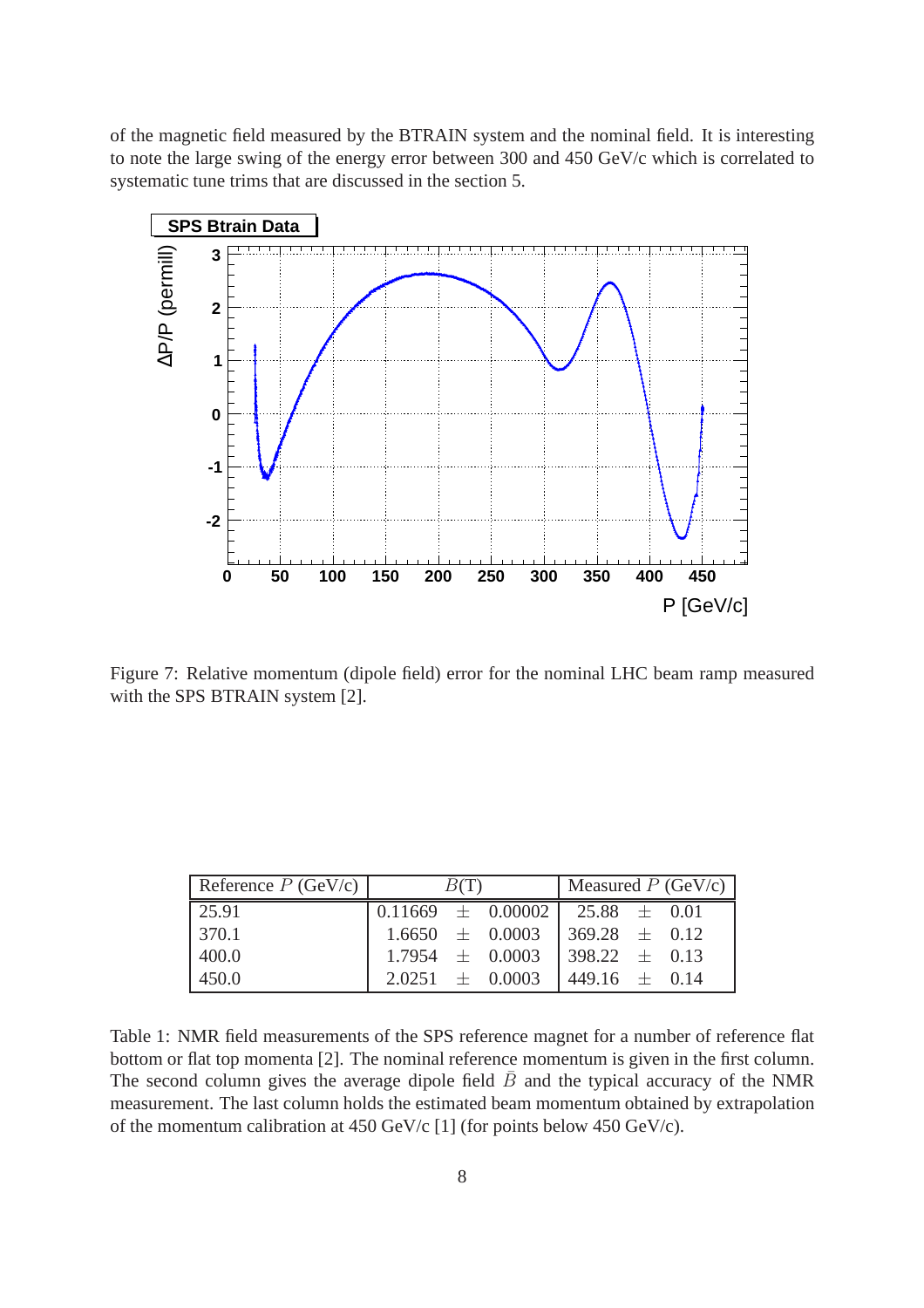#### **4 Eddy Current Effects at Injection**

At injection long lasting eddy currents induce tune shifts and momentum variations that can induced coupling of the tune and dipole field settings of consecutive cycles if they follow at close distance in time. The tune and dipole field shifts depend on the time to the end of the main converter down-ramp from the preceding cycle, see Figure 8. The effect has been observed on a variety of cycles and studied systematically for the 3.5 GeV/c positron injection in 2000 [4]. A combination of different measurements is shown in Figure 9. The data includes results from 14 GeV proton injection for a CNGS cycle, from 26 GeV injection for an early LHC cycle (2002) and from 3.5 GeV positron injection [4]. The tune shifts have been corrected for the effect of the dipole field, i.e. they represent directly the quadrupolar field due to the eddy currents. Within the errors the tune shifts are identical for both planes. The data sets are very consistent.

The decays may be fitted by an exponential function for the tune

$$
\Delta Q_{eddy} = \Delta Q_0 \exp(-t/\tau_{eddy}^Q)
$$
\n(2)

and for the dipole field

$$
\frac{\Delta B_{eddy}}{B} = \frac{\Delta B_0}{B_0} \exp(-t/\tau_{eddy}^B)
$$
\n(3)

 $\Delta Q_0$  and  $\Delta B_0/B_0$  are the initial amplitudes and  $\tau_{eddy}$  are the decay time constants. A fit to the data yields

$$
\Delta Q_0 = (0.14 \pm 0.02) \frac{14 \text{ GeV/c}}{P}
$$
 (4)

and

$$
\tau_{eddy}^Q = 470 \pm 40 \text{ ms} \tag{5}
$$

for the tune decay, where  $P$  is the beam momentum. A delay of typically 1.2 s (one CPS basic period) is required between the end of a down-ramp and the next injection to ensure that tune effects from eddy currents can be "neglected" for protons at 14 or 26 GeV/c. This condition is not fulfilled for CNGS cycles as shown in Figure 9.

A fit to the relative dipole field decay yields

$$
\frac{\Delta B_0}{B_0} = (1.4 \pm 0.2) \text{ permill } \frac{14 \text{ GeV/c}}{P}
$$
 (6)

Figure 8: Definition of the time delay with respect to the end of a preceding down-ramp.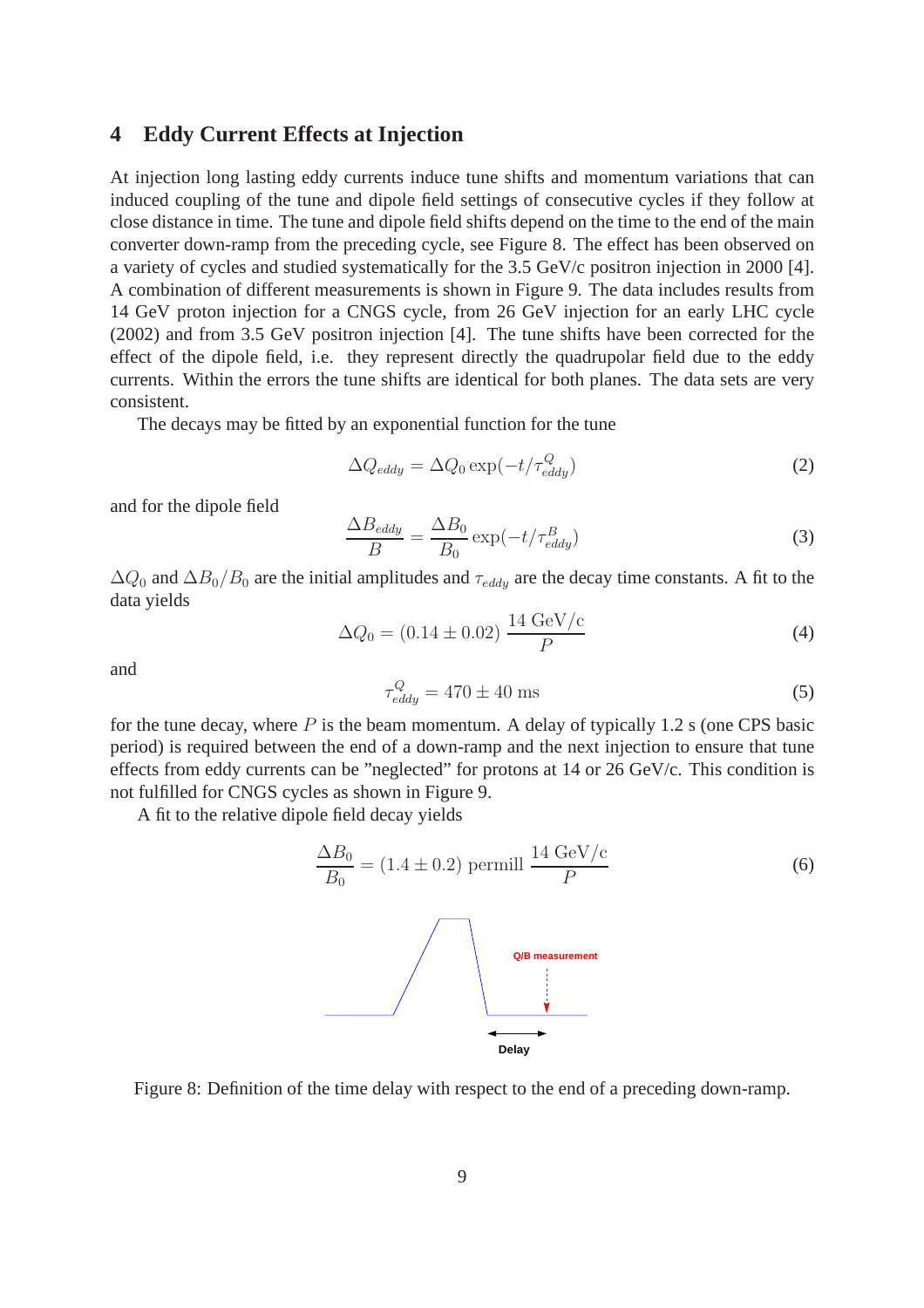

Figure 9: Dipole field change (top) and tune shift (bottom) induced by eddy currents from a preceeding down-ramp of the main converters as a function of the time delay to the end of the down-ramp. The main dipole field change was measured with the radial position of the first turn. The tune data is corrected for the tune shift induced by the dipole field. The data is normalized to 14 GeV/c. The solid green lines are fits to the data using Equations 2 and 3.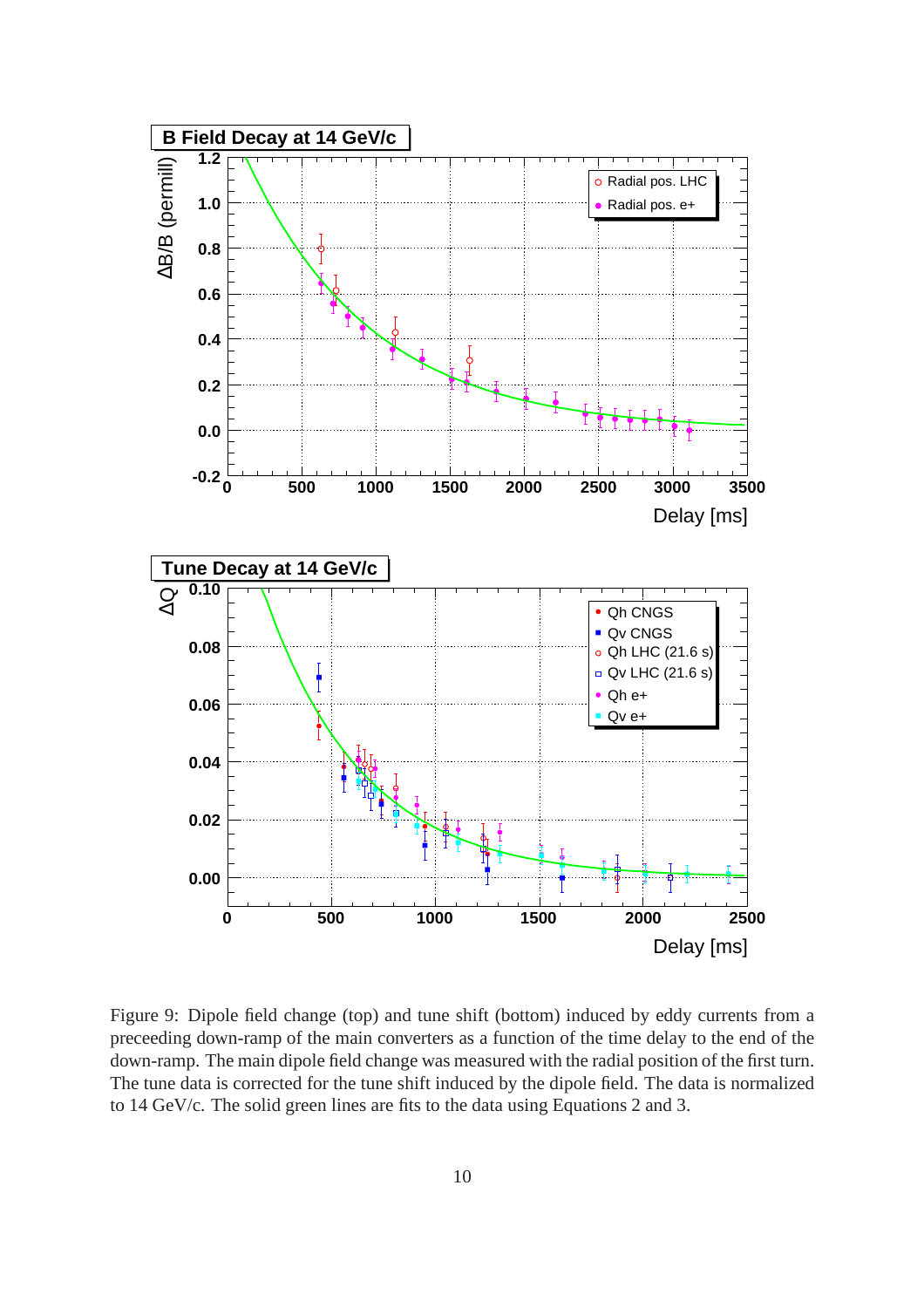and

$$
\tau_{eddy}^B = 850 \pm 60 \text{ ms} \tag{7}
$$

The time constant for the decay is therefore twice as long for the main dipole field than for the quadrupole field. It is interesting to note that the ratio of time constants is consistent with the ratio of the magnet lengths. The tune shift induced by the dipole field error of Equation 3 is

$$
\Delta Q_B = \frac{\Delta B_0}{B_0} Q'_{nat} = (-0.046 \pm 0.007) \frac{14 \text{ GeV/c}}{P}
$$
 (8)

where  $Q'_{nat} = -33$  is the natural chromaticity of the SPS. The tune shift due to the (uncorrected) dipole field error represents therefore approximately 30% of the direct tune shift effect and has the opposite sign.

## **5 Tune Corrections in the Ramp**

At the SPS the multiple tune measurement system (MultiQ) based on a chirp excitation of the beam provides a powerful tool for fast measurements of tune and chromaticity functions [3]. The technique works best for low intensity beams that can be run with low chromaticity and without transverse damper. The measurement and correction procedure is very efficient above transition. With this tools and thanks to the new LSA control system, the tune may be corrected over an entire cycle on the time scale of 15-30 minutes.

The tune corrections that had to be applied to reach the nominal tunes for FT beam (26.62, 26.58) and LHC beams (26.13, 26.18) have been collected and analyzed to better understand the machine reproducibility and to be able to anticipate tune corrections for new cycles in the future.

For the 2006 SPS run data from the following cycles have been analyzed:

- **FT** : the nominal FT cycle with a 1.26 second injection flat bottom and a momentum range of 13.9 to 400 GeV/c.
- **LHC** : the nominal LHC cycle with a 10.86 second injection flat bottom and a momentum range of 25.9 to 450 GeV/c.
- **LHCFAST**: a fast LHC cycle for pilot beams with a 60 ms injection flat bottom and a momentum range of 25.9 to 450 GeV/c.
- **FT25ns** : a special LHC cycle with a 60 ms flat bottom and standard LHC ramp from 25.9 to 400 GeV/c for a special bunched beam slow extraction ('25 ns run').
- **LHC270** : a coastable LHC cycle with an intermediate flat top at 270 GeV/c.

The tune corrections as a function of the beam momentum are shown in Figure 10 for the cycles mentioned above. Corrections for the LHC cycles exhibit a very small spread. Part of this spread is due to the fact that the reference tune may have varied by  $\pm 0.005$  from one cycle to another. Corrections for the FT beam follow the values of the LHC cycle between 50 GeV/c and 300 GeV/c. At 400 GeV/c the corrections are also consistent. The difference that is observed between FT and LHC beams between 300 and 400 GeV/c is due to a problem with the roundoff of the FT ramp which resulted in the large additional corrections visible in Figure 10. Data from the former SPS control system indicates that there is no significant difference between FT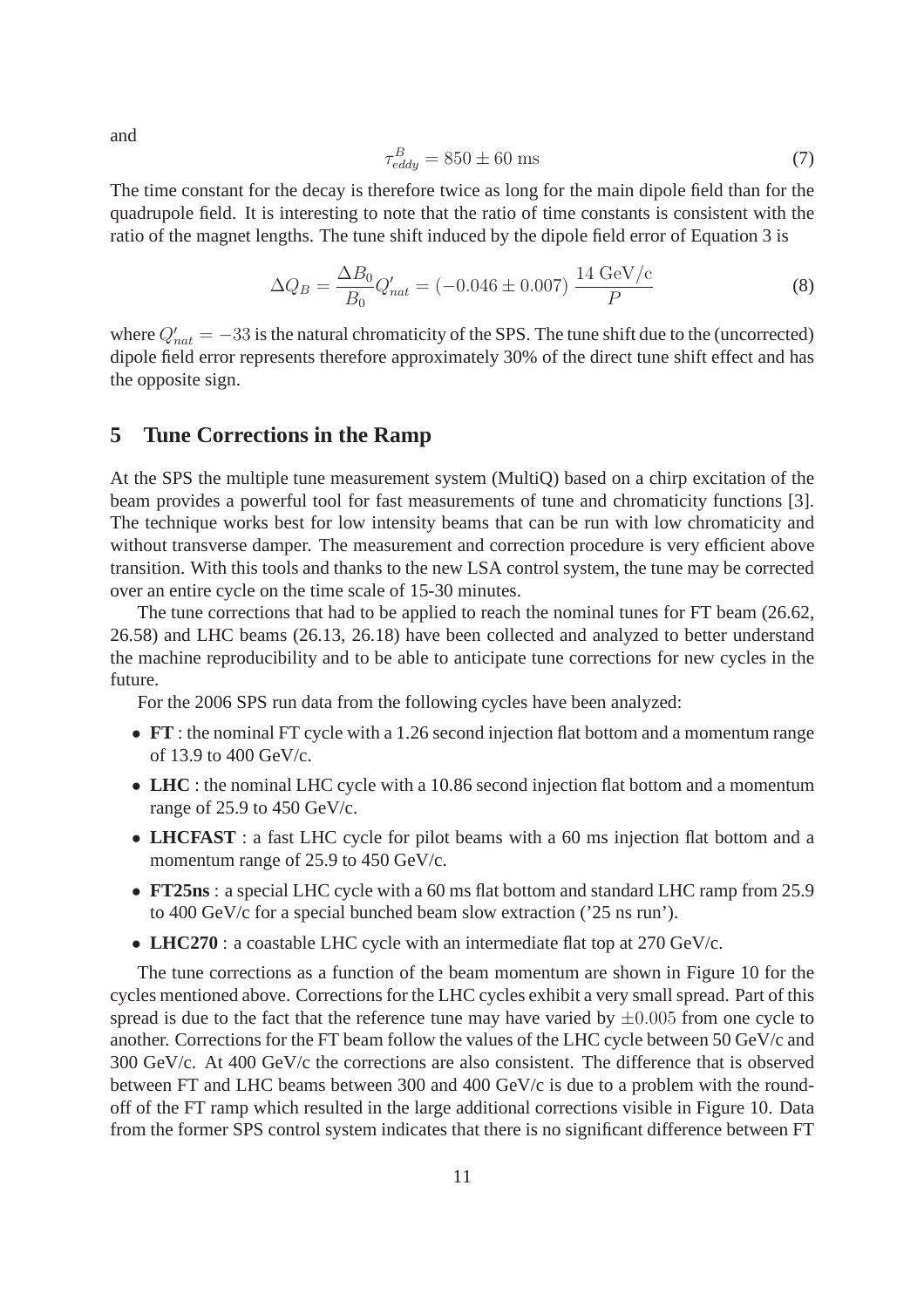

Figure 10: Tune trims for the horizontal (top) and vertical (bottom) plane for a variety of LHC cycles and for the FT cycle. The excellent reproducibility of the trims for the LHC cycle to 450 GeV/c.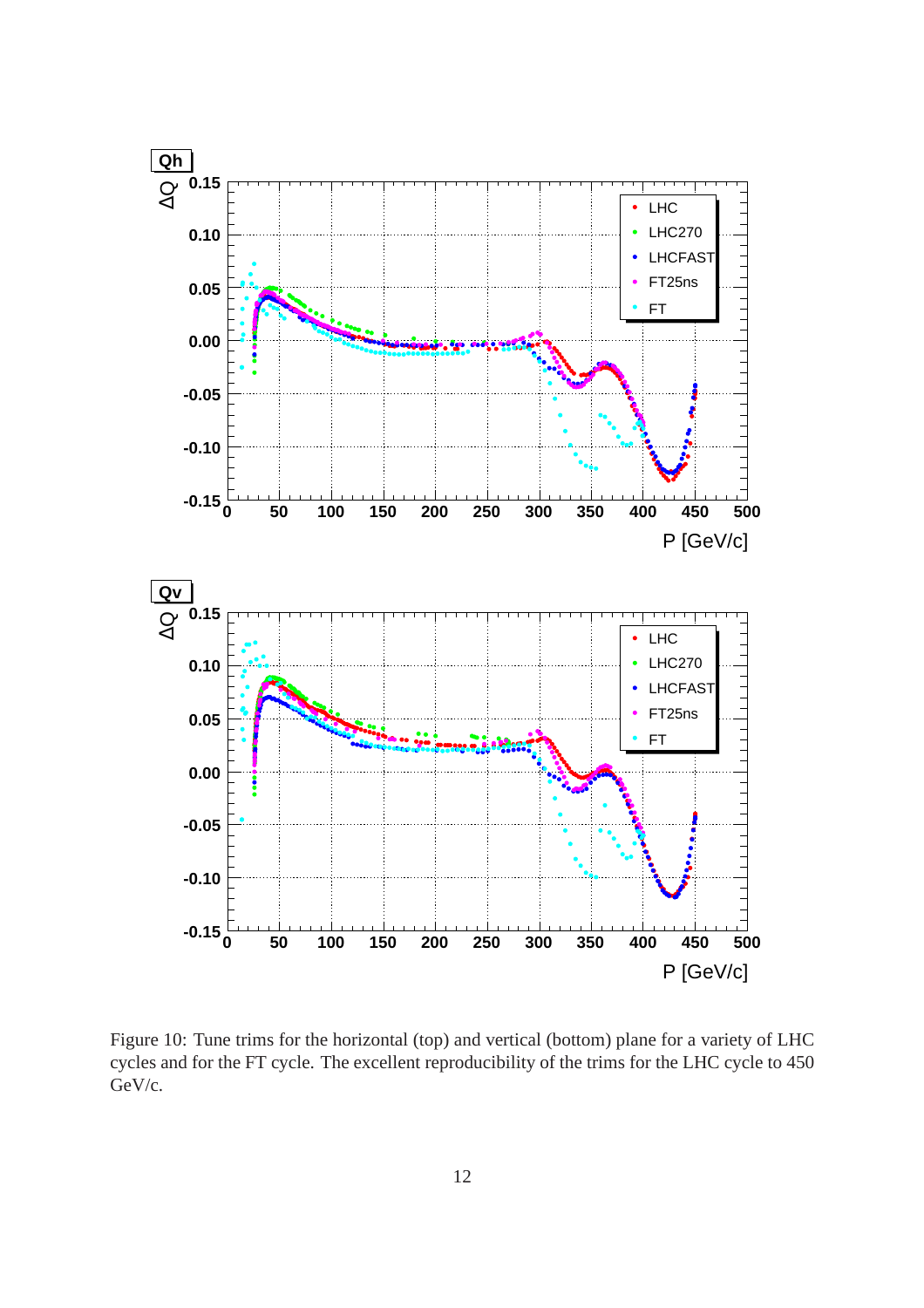and LHC cycles in that momentum range. The tune corrections are therefore consistent for all beams above 50 GeV/c. The corrections for the vertical and the horizontal plane are similar in amplitude and shape. The large swing of the correction between 300 and 450 GeV/c is perfectly correlated to the momentum error shown in Figure 7. Assuming a natural chromaticity of −33, the energy change of 0.25% between 400 and 450 GeV/c results in a tune error of  $\Delta Q \approx +0.08$ , in good agreement with the trims shown in Figure 10.

The tune correction averaged over all LHC type cycles is shown in Figure 11. The r.m.s. spread of the data is represented in the form of error bars. The FT beam have consistent correction in the range of 50 to 400 GeV/c.

The averaged data will be used in the future to anticipate the tune correction for new LHC beam cycles. The correction is expected to have an accuracy of the order of  $\pm 0.01$  which represents an excellent initial correction for the tune functions.



Figure 11: Average LHC cycle tune trims for the horizontal and vertical plane as a function of the beam momentum P.

### **6 Chromaticity Corrections in the Ramp**

The standard SPS definition of the (normalized) chromaticity is

$$
\xi_u = \frac{Q'_u}{Q_u} = \frac{\Delta Q_u}{Q_u \Delta P / P} \tag{9}
$$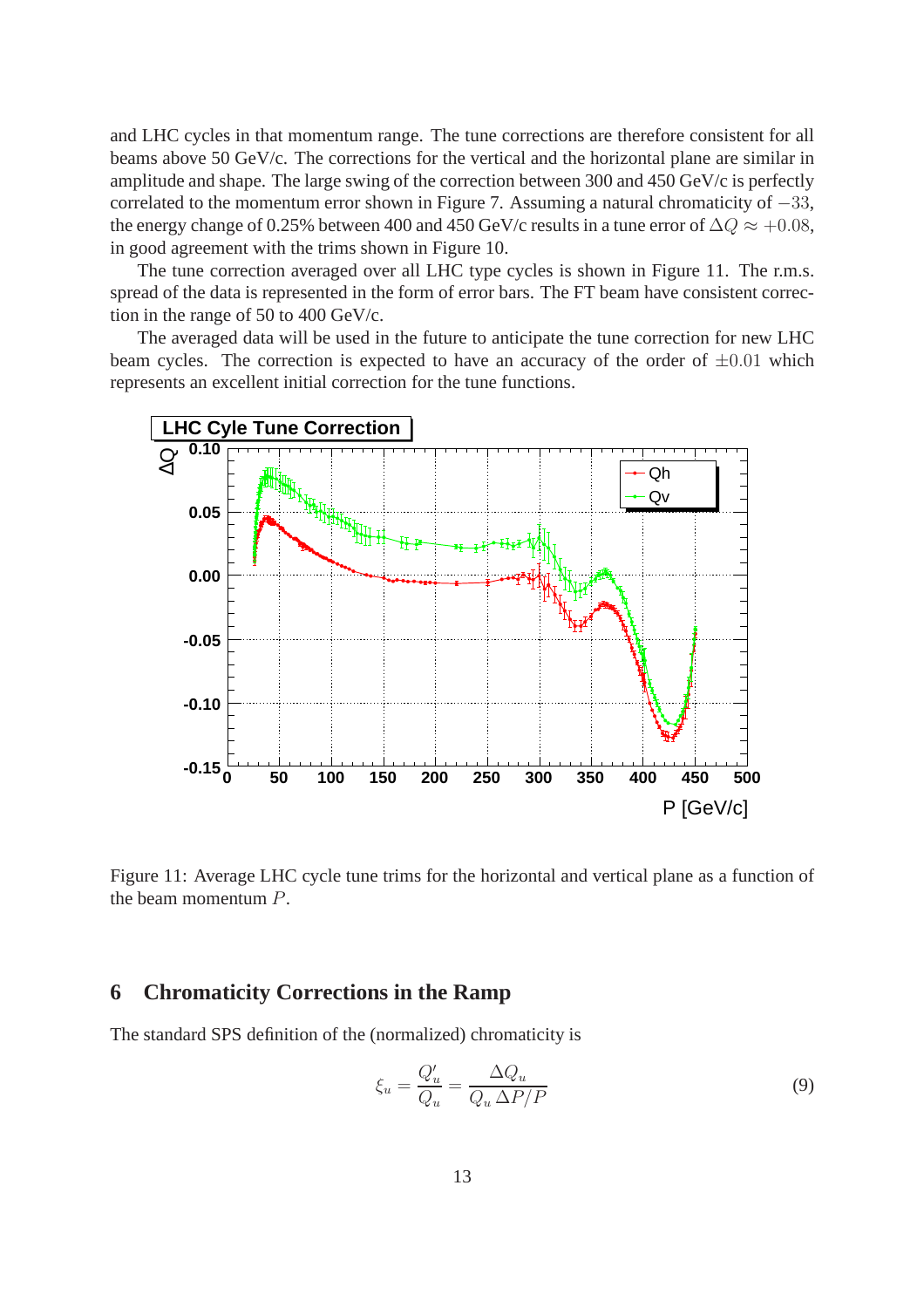with  $Q_u$  the machine tune and P the beam momentum. The horizontal and vertical planes are labeled by u.  $Q'_u$  is the LEP/LHC definition for the chromaticity. The lattice quadrupoles of the SPS give a contribution to the chromaticity in each plane of

$$
\xi_u^Q = -1.257\tag{10}
$$

corresponding to  $Q'_u = -32.9$  for LHC beam tunes of  $Q_u \cong 26.15$ .

The chromaticity is corrected in the SPS using 108 lattice sextupoles, 54 LSD (vertical focusing) and 54 LSF (horizontal focusing) magnets. The LSD magnets are grouped in 2 families, LSDA (18 magnets) and LSDB (36 magnets). The LSF are grouped in 3 families, LSFA (24 magnets), LSFB (18 magnets) and LSFC (12 magnets). The total number of lattice quadrupoles is 216, i.e. there is only one sextupole for 2 quadrupoles.

Already in the design phase of the SPS, contributions to the chromaticity due to sextupolar field components from dipole magnets (remnant fields and saturation) and eddy currents on the vacuum chamber had been identified and evaluated [5]. The standard model used for those additional contributions (excluding the contribution due to  $\xi_u^Q$ ) is based on 3 terms given by

$$
\Delta \xi_u^{\text{ind}} = a + \frac{b}{P} + c \frac{\dot{P}}{P}
$$
\n(11)

where the first two terms are due to sextupolar field components in the dipole magnets (one term proportional to the dipole field and a constant term due to remnant fields). The last component represents the effects of vacuum chamber eddy currents induced by the field changes during the ramp. The default parameter values used in the past years for machine settings generation, are given in the second column of Table 2.

An analysis of the chromaticity data for the LHC cycles led to the development of a new empirical model [3] that provides a better description of the data. The new model describes the chromaticity perturbations by

$$
\Delta \xi_u^{\text{ind}} = a + \frac{b}{P} + c \frac{\dot{P}}{P} + \left\{ \begin{array}{c} - \\ d\left(P - P_1\right) / \left(P_2 - P_1\right) \\ d + e\left(P - P_2\right) / \left(450 \left[\text{GeV}/c\right] - P_2\right) \end{array} \right\} \left\{ \begin{array}{c} P \leq P_1 \\ P_1 < P \leq P_2 \\ P > P_2 \end{array} \right\} \tag{12}
$$

where two new parameters d and e have been added to the initial model. Two *cut-off* momenta  $P_1$  and  $P_2$  are also introduced. The parameters of this model were adjusted to the data from super-cycles used in the 2002 run. The resulting parameter values are given in Table 2. With the additional 4 new parameters it is possible to describe more closely the observed chromaticity variations, in particular in the region between 100 and 450 GeV/c, see Figure 12. There is some indication that parameters  $a$  and  $b$ , that reflect the remnant field errors, depend on the the maximum field of the cycle (and in particular on the dipole saturation above 350 GeV/c). Lack of systematic data prevents however a more precise analysis. More details may be found in Ref. [3].

The chromaticity trims required to reach a chromaticity close to zero (i.e. in the range 0 to 0.1) are shown in Figure 12 together with the empirical model fits (Equation 12). Data from Ref. [3] determined in 2002 is compared to the recent trims obtained with the new LSA control system. The data sets are consistent within  $\Delta \xi = \pm 0.1 - 0.2$ .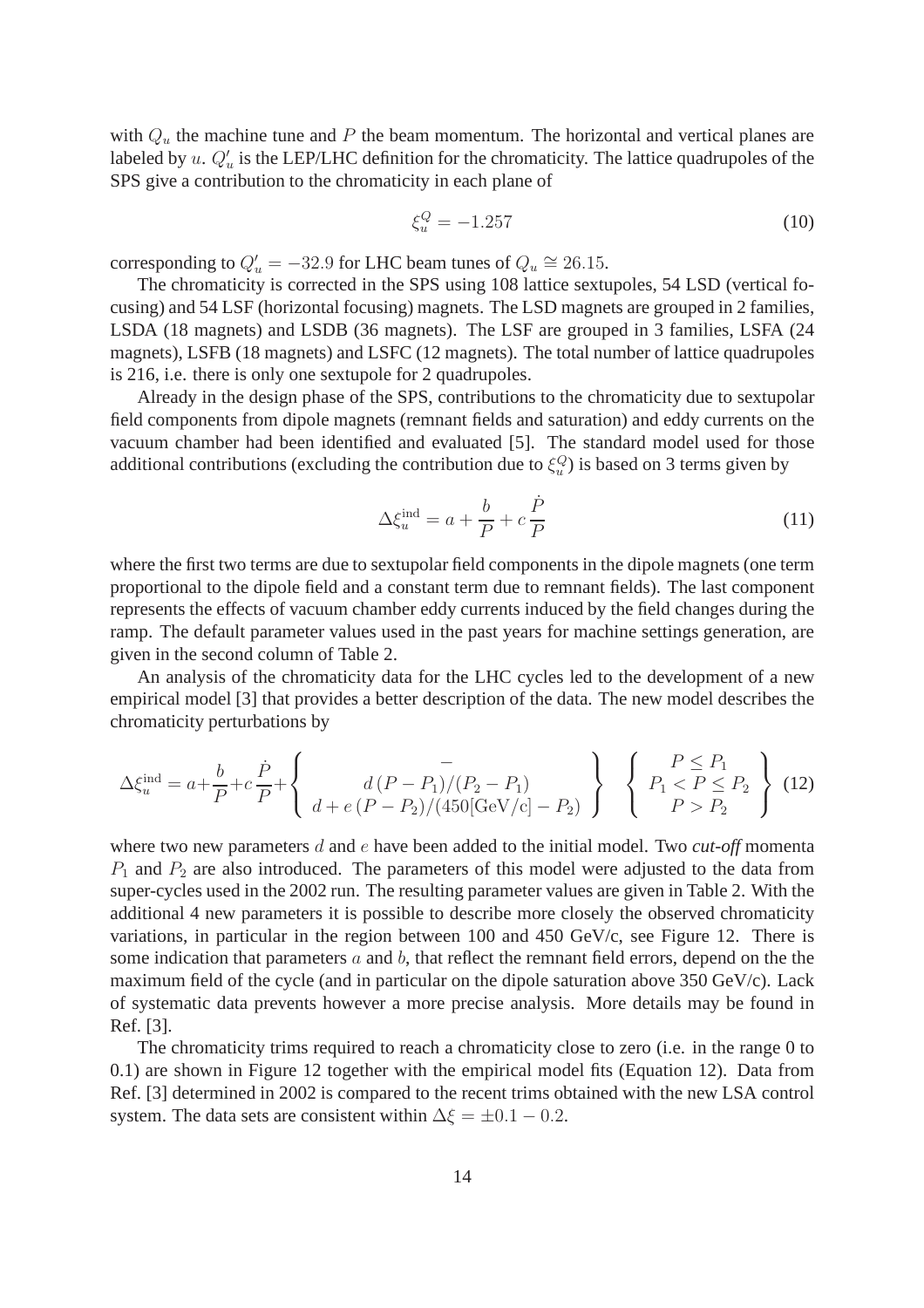

Figure 12: Chromaticity trims required to obtain a chromaticity near zero  $(< 0.1)$  for a standard FT (top) and a standard LHC cycle (bottom). The solid line is the fit to the model. In both cases, trim determined in 2002 [3] are compared to latest trims from the SPS run in 2006. In general there is agreement at the level of  $|\Delta \xi| \leq 0.1 - 0.2$ .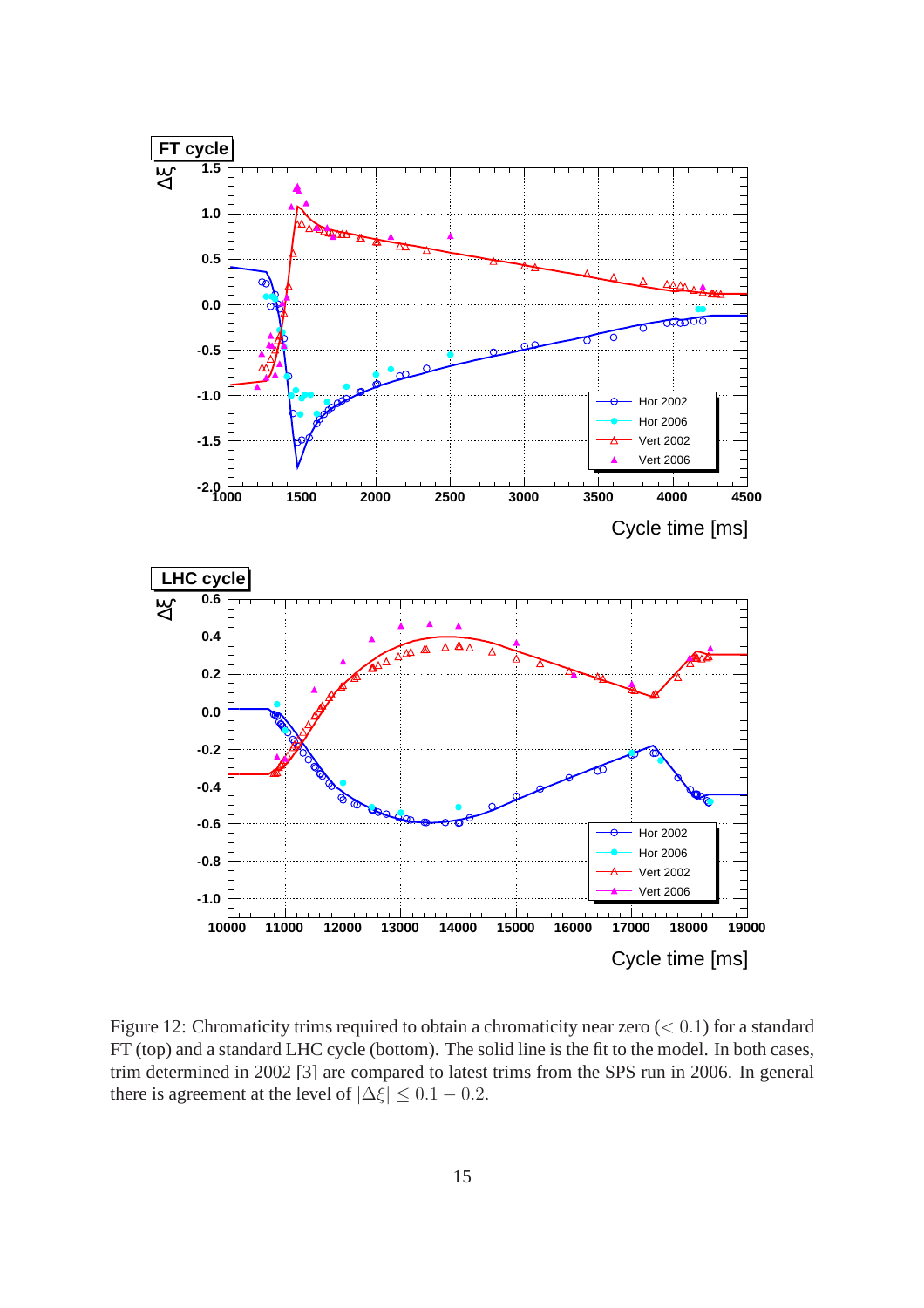

Figure 13: Comparison of the reference function (blue points) and the measured function (red line) at the start of the FT ramp for the LSFA and LSDA sextupole circuits.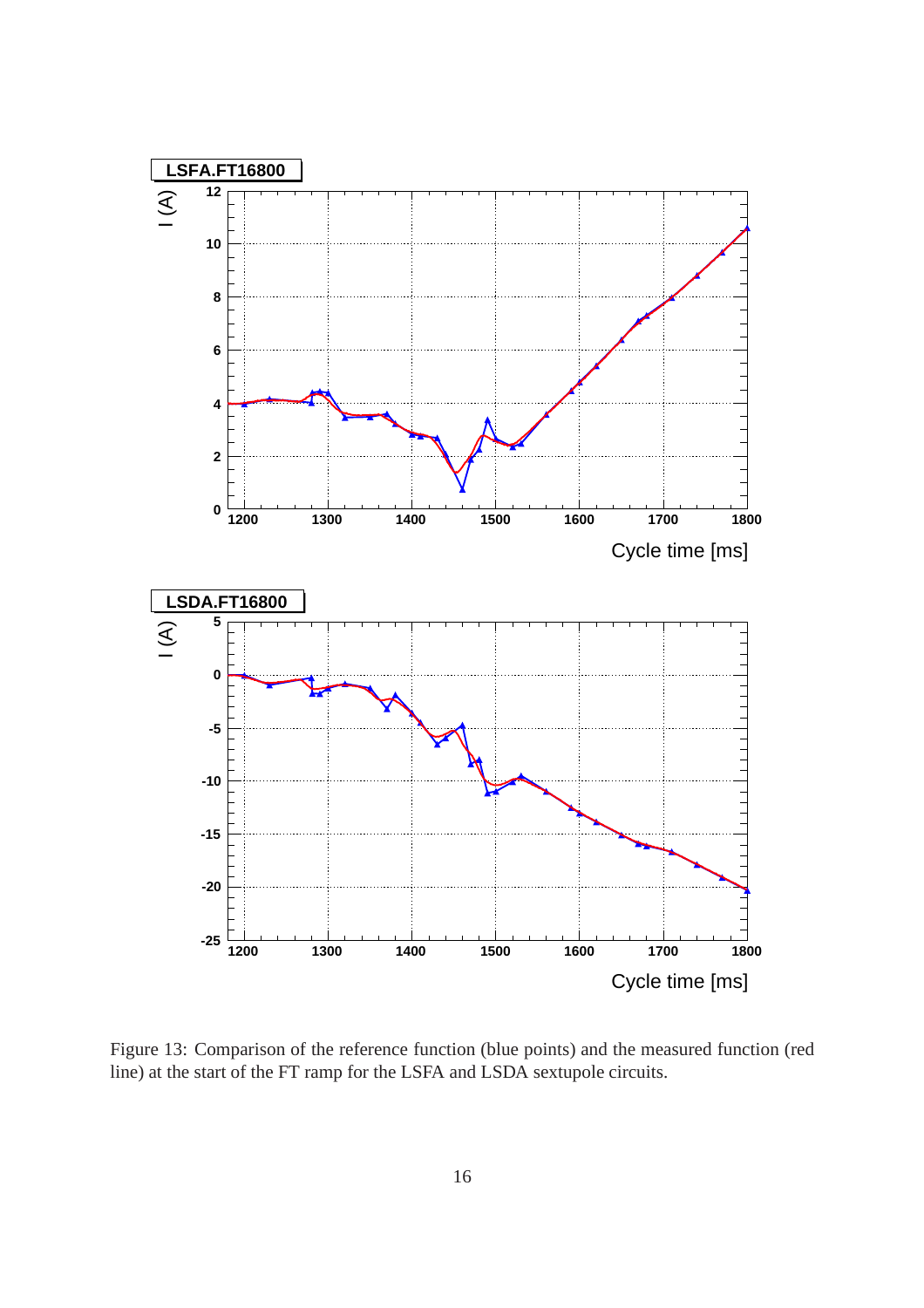| Parameter     | <b>Horizontal Plane Model</b> |                 |            |                 |            |  |  |
|---------------|-------------------------------|-----------------|------------|-----------------|------------|--|--|
|               | Default                       |                 | New / LHC  | New / FT        |            |  |  |
| a             | 0.21                          | 0.61            | $\pm 0.02$ | 0.54            | $\pm 0.02$ |  |  |
| $b$ (GeV/c)   | $-4.63$                       | $-16.2 \pm 0.6$ |            | $-13.3 \pm 0.5$ |            |  |  |
| c(1/s)        | 0.30                          | 0.36            | $\pm 0.03$ | 0.36            |            |  |  |
| $P_1$ (GeV/c) |                               | 60              | $\pm 20$   | 60              |            |  |  |
| $P_2$ (GeV/c) | $\overline{\phantom{0}}$      | 385             | $\pm 10$   | 385             |            |  |  |
|               | -                             | $-0.46$         | $\pm 0.03$ | $-0.46$         |            |  |  |
| e             | $\overline{\phantom{0}}$      | 0.33            | $\pm 0.02$ | 0.33            |            |  |  |

| Parameter     | Vertical Plane Model |           |            |          |            |  |  |
|---------------|----------------------|-----------|------------|----------|------------|--|--|
|               | Default              | New / LHC |            | New / FT |            |  |  |
| $\it a$       | $-0.07$              | $-0.52$   | $\pm 0.02$ | $-0.55$  | $\pm 0.02$ |  |  |
| $b$ (GeV/c)   | 10.0                 | 22.0      | $\pm 0.6$  | 20.0     | $\pm 0.5$  |  |  |
| c(1/s)        | $-0.28$              | $-0.29$   | $\pm 0.03$ | $-0.29$  |            |  |  |
| $P_1$ (GeV/c) | $\overline{a}$       | 60        | $\pm 20$   | 60       |            |  |  |
| $P_2$ (GeV/c) |                      | 385       | $\pm 10$   | 385      |            |  |  |
| d             | $\overline{a}$       | 0.44      | $\pm 0.03$ | 0.44     |            |  |  |
| $\epsilon$    |                      |           | $\pm 0.02$ | $-0.28$  |            |  |  |

Table 2: Chromaticity model parameters for the horizontal (top) and vertical (bottom) planes. The parameters for the default model used for settings generation (3 parameters) are given in the second column. The fitted parameters for the new model (7 parameters) are given in the third column for the LHC beam cycle. The last column holds the parameters for the new model with parameters  $a$  and  $b$  readjusted to match the FT cycle.

#### **6.1 Sextupole converter tracking**

No autotrim correction is performed at the SPS for the lattice sextupole circuits. An example for the reference and measured current for the tuned FT cycle in 2006 is shown in Figure 13. It must be noted that the function send to the sextupole converters is advanced by 20 ms to take into account the regulation delays. One clearly notes that the power converter is not able to follow some of the current changes that are requested on a too short timescale due to the limited bandwidth. In fact some of the fast changes that were programmed in the chromaticity function in 2006 are probably neither needed nor desirable. The spikes are visible in Figure 12 on the data from the LSA control system. In the future such 'spikes' should be filtered by verifying the tracking of the converter.

The origin of the spikes is partly due to a new organization of the sextupole trims and settings. In the former control system the estimated corrections due to eddy currents and remnant fields were stored separately from the actual correction trim. As a consequence the steep changes due to eddy current for the FT ramp where hidden and the correction function was rather flat. In 2006 a unique function was used to store the entire chromaticity correction with its very steep slope in the early part of the ramp. Trims therefore tended to produce very 'spiky' structures. The chromaticity settings organization should be reviewed for 2007. In addition the